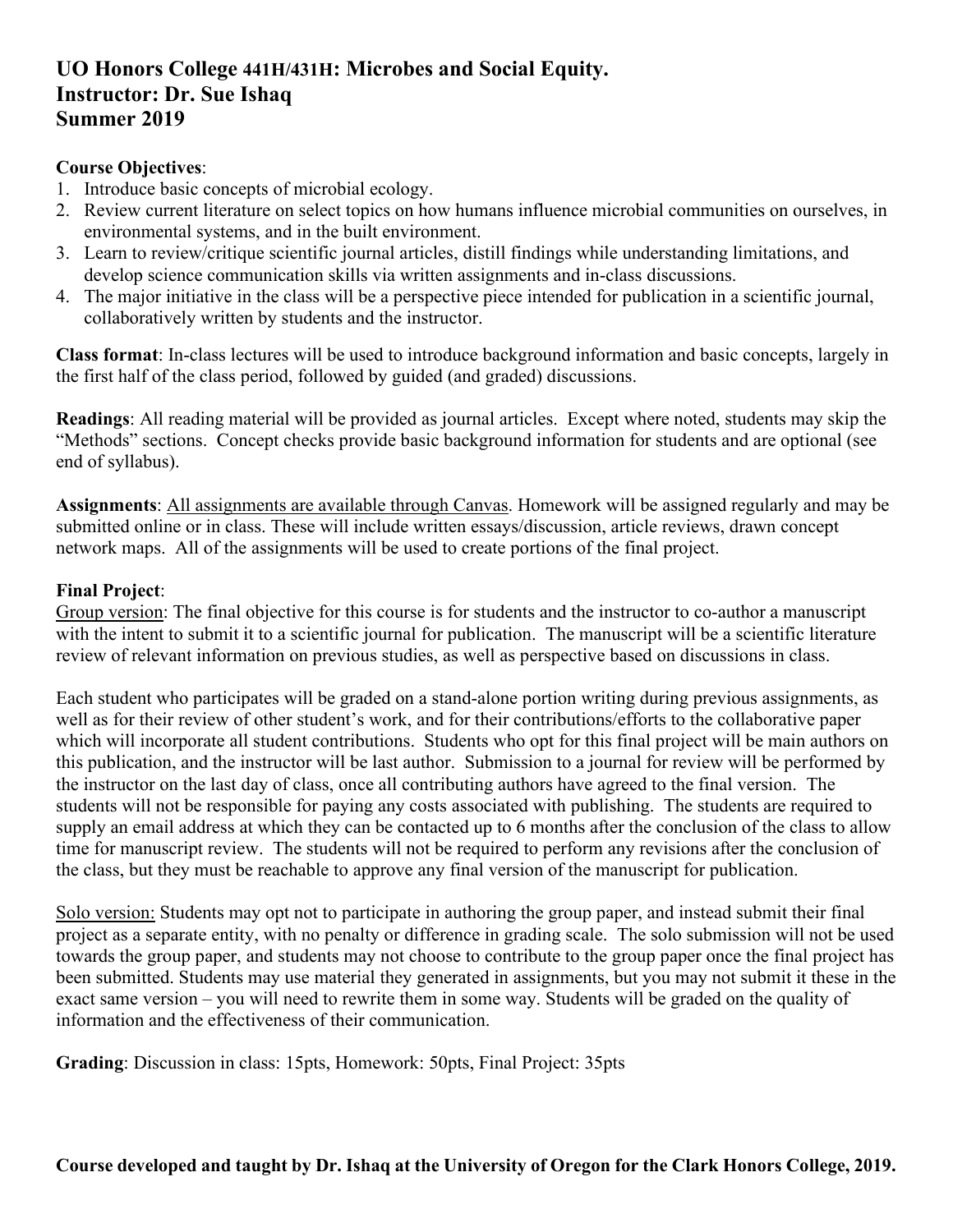#### **Lecture Schedule**:

| <b>Date</b> | No.   | <b>Title, Objective, Assignments</b>                                                         |
|-------------|-------|----------------------------------------------------------------------------------------------|
| M           | Intro | Introduction to the course, explanation of the syllabus, expectations, course materials.     |
| 6/24        |       |                                                                                              |
|             |       | Introduction to Microbial Ecology Theory and Technology                                      |
| M           | # $1$ | "Intro to microbial communities"                                                             |
| 6/24        |       | An overview on different microorganisms, what it means to be a mammal, and microbiomes.      |
|             |       | $\triangleright$ Reading: Gilbert 2014 life in a world without microbes                      |
|             |       | $\triangleright$ Assignment (4 pts): What is plagiarism? Due 6/25                            |
| T           | #2    | "A brief history of microbial technologies"                                                  |
| 6/25        |       | Three-hundred years of microbial theory and technology in one hour.                          |
|             |       | Discussion: role of scientists in communicating science                                      |
|             |       | $\triangleright$ Reading: Robinson 2010 structure to function in HAM                         |
|             |       | $\triangleright$ Assignment (4 pts): Different types of scientific writing. Due 6/26         |
|             |       | Host-Associated Ecosystems                                                                   |
| W           | # $3$ | "Vaginal microbiome, pregnancy, birth mode"                                                  |
| 6/26        |       | The vaginal microbial community during pregnancy, the effect of birth method on the          |
|             |       | developing microbiome of infants, and effect of socioeconomic status on prenatal care.       |
|             |       | Example $\blacktriangleright$ Reading (pick 2):                                              |
|             |       | Milcent 2018 prenatal care, socioeconomic, c-section<br>$\circ$                              |
|             |       | Mueller 2015 birth mode, maternal weight, gut microbes<br>$\circ$                            |
|             |       | Neu_2011_birth mode hygiene hypothesis<br>$\circ$                                            |
|             |       | Rautava 2012 pregnancy colonization disease<br>$\circ$                                       |
|             |       | Sandall 2018 birth mode and health outcomes                                                  |
| $\mathbf R$ | #4    | "Breastmilk and the development of the neonate GI microbiome."                               |
| 6/27        |       | Discussion: should we rethink prenatal care?                                                 |
|             |       | $\triangleright$ Reading (pick 2):                                                           |
|             |       | Ballard 2013 human milk composition                                                          |
|             |       | Moossavi_2019_breastmilk_pumps<br>$\circ$                                                    |
|             |       | Parnanen 2018 breastmilk and AMR<br>$\circ$                                                  |
|             |       | Toscano 2017 breastmilk microbes and neonatal immune development<br>$\circ$                  |
|             |       | Assignment (12 pts): Write a minimum 1-page, single-spaced essay on the importance of        |
|             |       | maternal microbes on offspring health and why this is a public health/social equity issue.   |
|             |       | Due $7/1$ . Include $> 3$ citations, and line numbers. You may choose any relevant, credible |
|             |       | scientific article, review, or reference.                                                    |
| M           | # $5$ | "Effect of diet on the gut microbiome"                                                       |
| 7/1         |       | <b>Discussion:</b> Do we have the right to tell people what to eat?<br>➤                     |
|             |       | Reading (pick 1):<br>➤                                                                       |
|             |       | Krajmalnik-Brown 2012 gut microbes nutrient harvesting<br>$\circ$                            |
|             |       | Singh 2017 influence of diet<br>O                                                            |
|             |       | Telle-Hansen_2018_diet and inflammation<br>O                                                 |
|             |       | Valdes 2018 diet and health<br>$\circ$                                                       |
|             |       | Assignment (3 pts): Peer-review of someone else's essay. Due 7/3.                            |
| $\mathbf T$ | # $6$ | "Diet and health"                                                                            |
| 7/2         |       | With guest speaker Dr. Deb Johnson-Shelton (pending), presenting on obesity and schools      |
|             |       | <b>Discussion:</b> Food availability, public policy, and public health<br>⋗                  |

**Course developed and taught by Dr. Ishaq at the University of Oregon for the Clark Honors College, 2019.**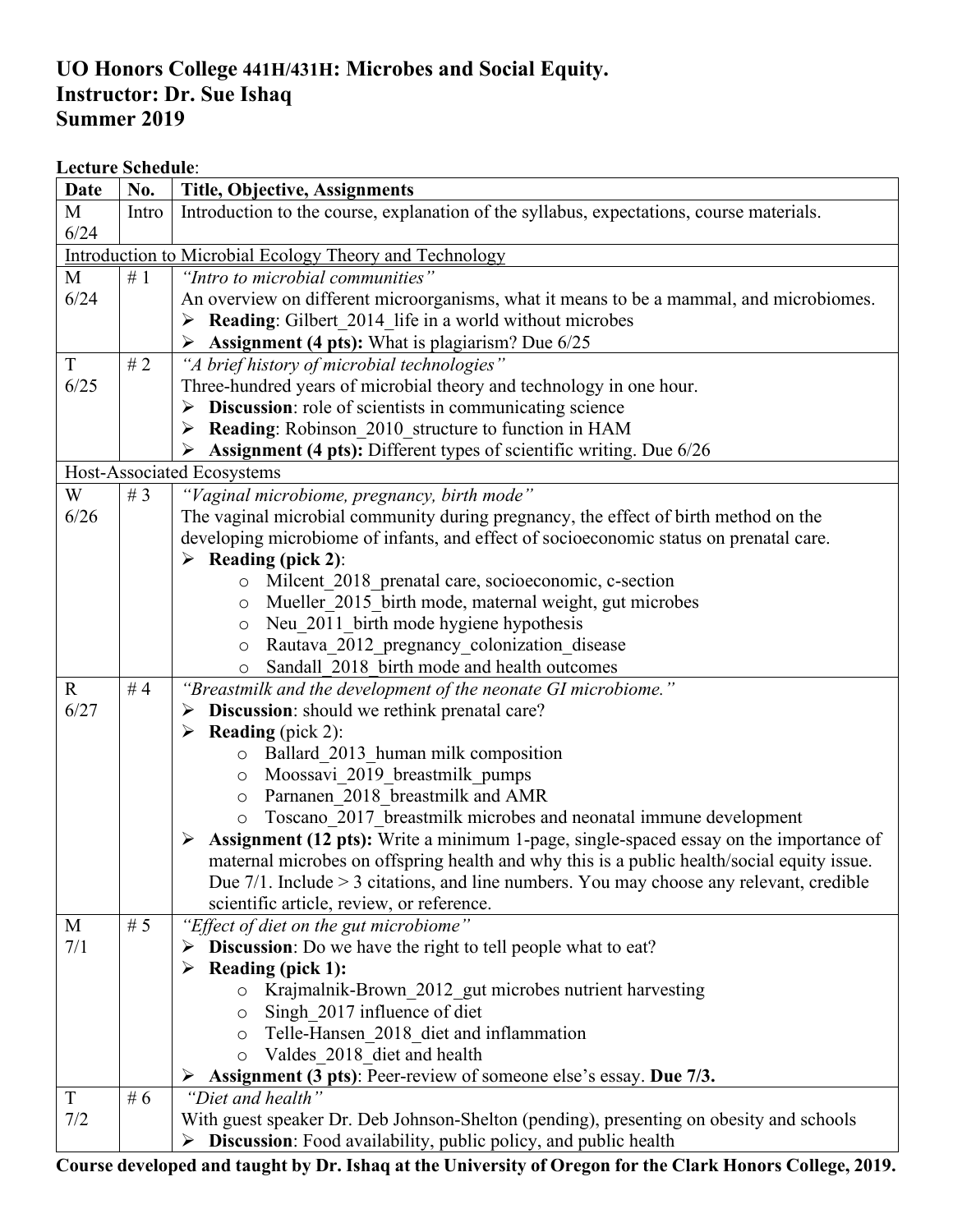|             |       | $\triangleright$ Reading (pick 2):                                                                     |
|-------------|-------|--------------------------------------------------------------------------------------------------------|
|             |       | Davis 2016 gut microbiota and obesity                                                                  |
|             |       | Masangcay 2005 student lunch and graduation<br>$\circ$                                                 |
|             |       | Menni_2018_microbes and arterial stiffness in women<br>$\circ$                                         |
|             |       | Zhao 2019 fiber and diabetes                                                                           |
| W           | #7    | "Gut-brain axis"                                                                                       |
| 7/3         |       | With guest speaker Britt Gratreak (skype in), presenting on gut diversity and health in the            |
|             |       | homeless                                                                                               |
|             |       | $\triangleright$ Reading (pick 1):                                                                     |
|             |       | o Liang 2018 gut brain rethinking psychology                                                           |
|             |       | Valles-Colomer 2019 neuroactive potential of gut microbiota<br>$\circ$                                 |
|             |       | Zheng_2019_gut microbes and schizophrenia<br>$\circ$                                                   |
|             |       | $\triangleright$ Discussion: Do we need to remove the distinction between physical health and mental   |
|             |       | health?                                                                                                |
| $\mathbf R$ | # $8$ | "The loss of microbial diversity"                                                                      |
| 7/4         |       | Loss of diversity in microbial diversity can be detrimental to hosts or natural ecosystems.            |
|             |       | Focus on low quality diet and problems for the host, and urbanization and loss of biodiversity.        |
|             |       | $\triangleright$ Discussion: Do we have a right to microbes?                                           |
|             |       | $\triangleright$ Reading (pick 1):                                                                     |
|             |       | o Bloomfield perspective on allergy                                                                    |
|             |       | Clayton_2016_captivity primate microbiome<br>$\circ$                                                   |
|             |       | Moeller_2014_human gut microbiome<br>$\circ$                                                           |
|             |       | Morar 2019 concept of microbiome<br>$\circ$                                                            |
|             |       | Scudellari_2017_cleaning up hygiene hypothesis<br>$\circ$                                              |
|             |       | $\triangleright$ Assignment (12 pts): Write a minimum 1-page, single-spaced essay on the importance of |
|             |       | microbes and gut health and why this is a public health/social equity issue. Due 7/8. Include          |
|             |       | > 3 citations, and line numbers. You may choose any relevant, credible scientific article,             |
|             |       | review, or reference.                                                                                  |
| actual      |       | "The loss of microbial diversity"                                                                      |
|             |       | Watch the pre-recorded lecture discussing: Loss of diversity in microbial diversity can be             |
|             |       | detrimental to hosts or natural ecosystems. Focus on low quality diet and problems for the             |
|             |       | host, and urbanization and loss of biodiversity.                                                       |
|             |       | $\triangleright$ Reading (pick 1):                                                                     |
|             |       | Clayton 2016 captivity primate microbiome                                                              |
|             |       | Moeller_2014_human gut microbiome<br>$\circ$                                                           |
|             |       | Scudellari_2017_cleaning up hygiene hypothesis<br>$\circ$                                              |
|             |       | 8 Morar 2019 concept of microbiome<br>$\circ$                                                          |
|             |       | Assignment (12 pts): Write a minimum 1-page, single-spaced essay on the importance of                  |
|             |       | microbes and gut health and why this is a public health/social equity issue. Due 7/8. Include >        |
|             |       | 3 citations, and line numbers. You may choose any relevant, credible scientific article, review,       |
|             |       | or reference.                                                                                          |
|             |       | Natural and Built Environments                                                                         |
| M           | #9    | "Humans and microbiology of the built environment"                                                     |
| 7/8         |       | Indoor microbiology, and prisons.                                                                      |
|             |       | Discussion: public spaces and enforced occupancy<br>➤                                                  |
|             |       | <b>Reading (pick 2):</b><br>➤                                                                          |
|             |       |                                                                                                        |

**Course developed and taught by Dr. Ishaq at the University of Oregon for the Clark Honors College, 2019.**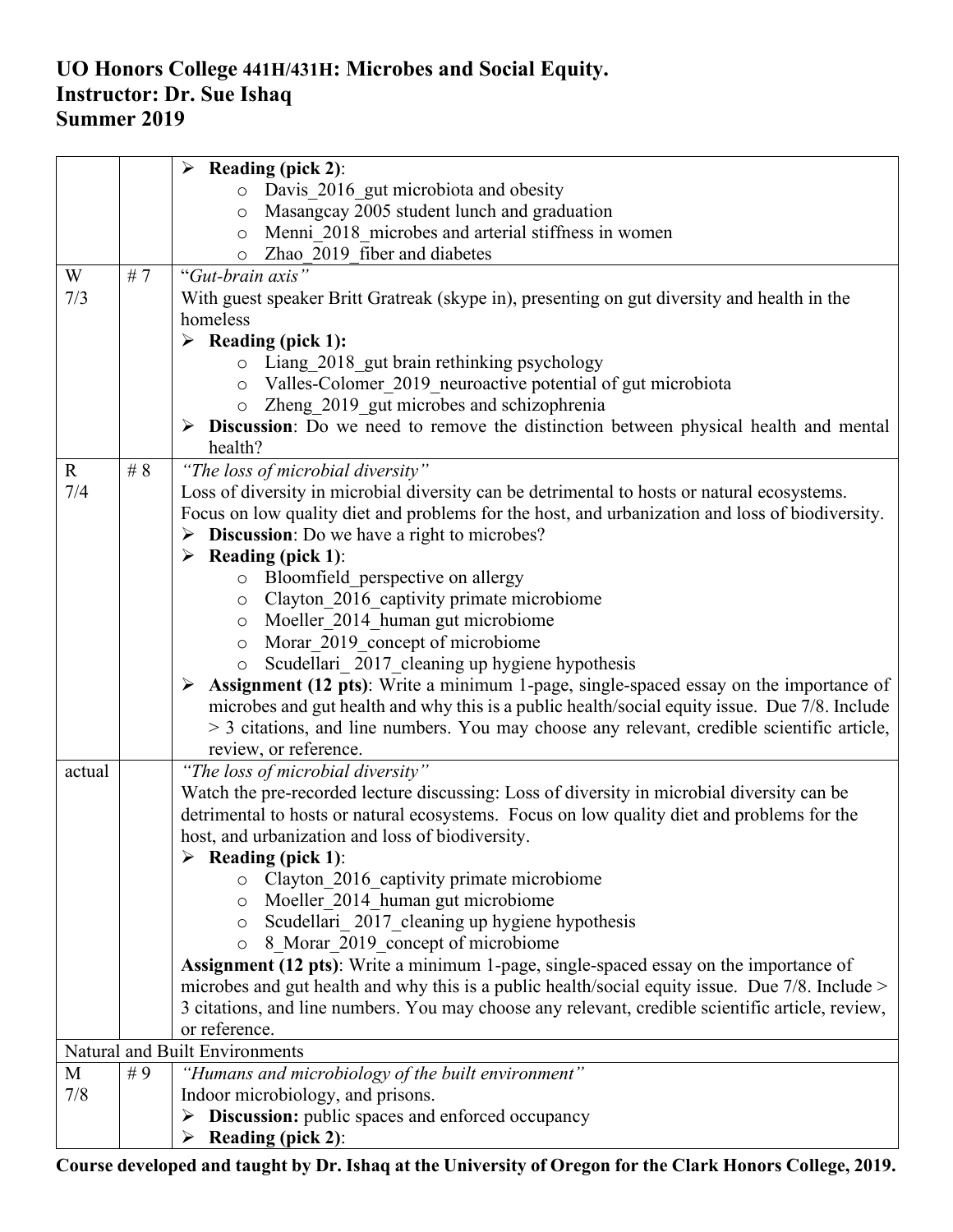|             |     | Bick_2007_infection control prisons<br>$\circ$                                                  |
|-------------|-----|-------------------------------------------------------------------------------------------------|
|             |     | Hajat 2015 smog and socioeconomics<br>$\circ$                                                   |
|             |     | Huttenen_2016 IAQ and student immune rxn<br>$\circ$                                             |
|             |     | Rossen 2012 zoning and health<br>$\circ$                                                        |
|             |     | Tessum 2019 air pollution and racial inequity<br>$\circ$                                        |
|             |     | Wilson 2008 zoning and injustice<br>$\circ$                                                     |
|             |     | $\triangleright$ Assignment (3 pts): Peer-review of someone else's essay. Due 7/10.             |
| T           | #10 | "Access to natural environments and their microbes"                                             |
| 7/9         |     | A look at how environmental microbial diversity influences health, air quality, and how to      |
|             |     | improve our environmental microbial exposures.                                                  |
|             |     | Discussion: access to natural environments and their microbes<br>$\blacktriangleright$          |
|             |     | $\triangleright$ Reading (pick 1):                                                              |
|             |     | o Ege 2011 env microbes and childhood asthma                                                    |
|             |     | Ideno_2017_forest bathing<br>$\circ$                                                            |
|             |     | Jatzlauk_2017_env microbes and asthma<br>$\circ$                                                |
|             |     | Leong 2018 biodiversity and socioeconomics<br>$\circ$                                           |
|             |     | Mills 2019 urban biodiversity and health                                                        |
| W           | #11 | "Microbes, space, and equity"                                                                   |
| 7/10        |     | With guest speaker Elle Stapleton (confirmed for 7/10), presenting on how spatial               |
|             |     | distributions of environmental risks and amenities can help us understand equity and justice in |
|             |     | landscape planning                                                                              |
|             |     | "Forest bathing"                                                                                |
|             |     | With guest speaker Dr. Gwynne Mhuireach (confirmed), presenting on forest bathing.              |
|             |     | > Discussion: Zoning, air and water quality, equity. Should companies be held accountable       |
|             |     | for antimicrobial resistance in the way that they are for oil or chemical spills?               |
|             |     | $\triangleright$ Readings (pick 1):                                                             |
|             |     | Allaire 2018 drinking water violations<br>$\circ$                                               |
|             |     | Kumpel 2016 intermittent water supply<br>$\circ$                                                |
|             |     | Pandey_2014_Contamination Water Resources<br>$\circlearrowright$                                |
|             |     | Stillo 2017 contaminated water health disparities<br>$\circ$                                    |
| $\mathbf R$ | #12 | "Do we have a right to microbes?"                                                               |
| 7/11        |     | A short presentation and discussion on rights to microbes, right to own microbes, microbes      |
|             |     | and social equity.                                                                              |
|             |     | In class, students will divide up into teams based on their chosen area of focus for the final  |
|             |     | paper: Diet, Developing Immune System, Vertical transmission, Water, Air, Built                 |
|             |     | Environment.                                                                                    |
|             |     | <b>Readings (pick 1):</b><br>➤                                                                  |
|             |     | o Bjorkman 2006 bodily rights                                                                   |
|             |     | Hawkins 2011 who owns your poop<br>$\circ$                                                      |
|             |     | Assignment (12 pts): Write a minimum 3/4-page, single-spaced essay on the importance of         |
|             |     | microbes in urban systems and why this is a public health/social equity issue. Sunday 7/14 at   |
|             |     | 10 am. Include > 3 citations, and line numbers. You may choose any relevant, credible           |
|             |     | scientific article, review, or reference.                                                       |
| M           | #13 | In-class writing session in which we create an outline and discuss what we want the flow to     |
| 7/15        |     | be, based on things we've written.                                                              |